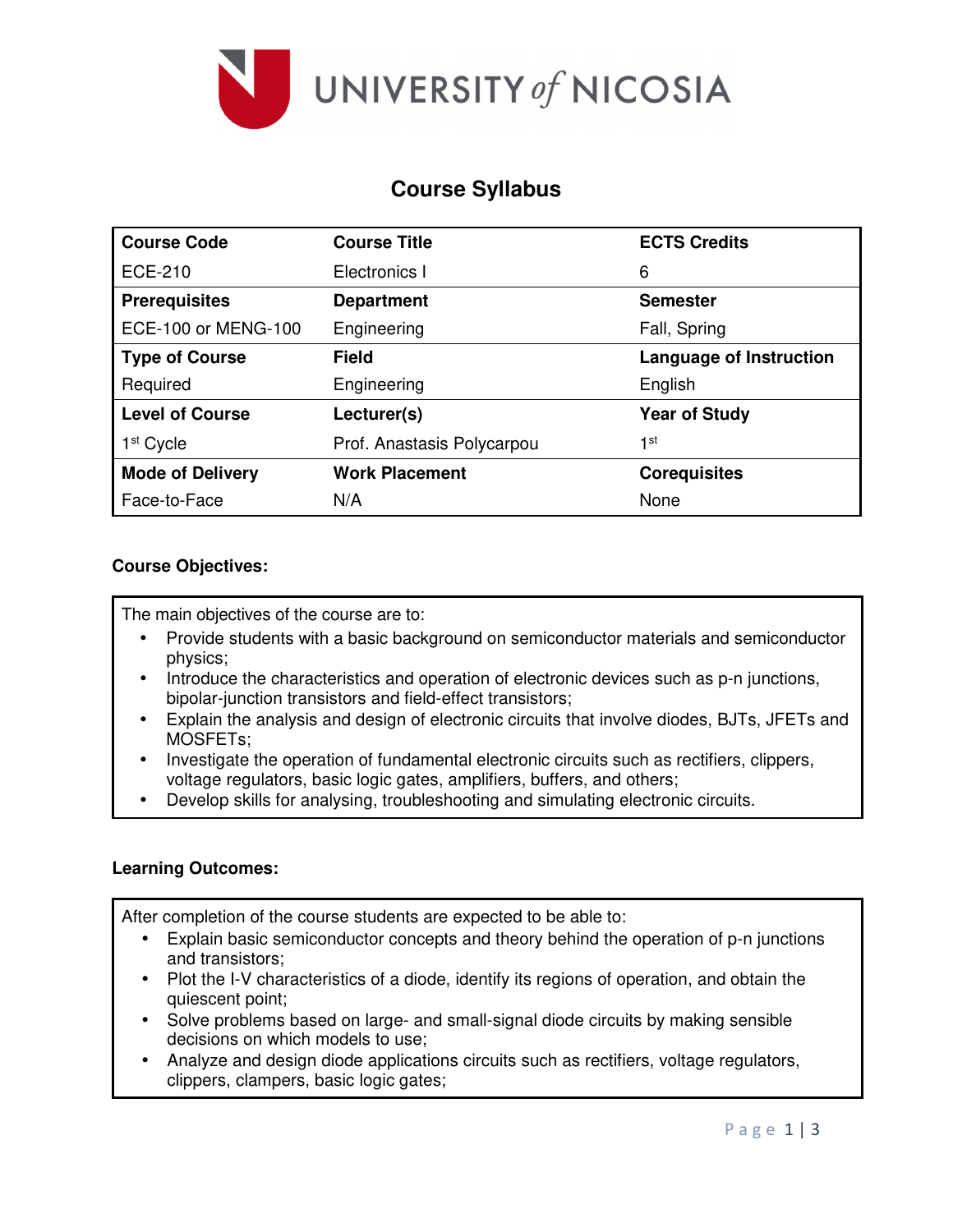

- Explain the basic operation, input/output characteristics and regions of operation of the BJT (NPN and PNP) in the common-base, common-emitter and common-collector configurations;
- Perform dc analysis (algebraically and graphically using current-voltage curves with superimposed load lines) and design of CB, CE and CC transistor circuits;
- Perform small-signal analysis of BJT transistor networks;
- Describe the operation and structure of field effect transistors (JFET/MOSFET) and perform dc analysis for different circuit configurations;
- Apply circuit-analysis software to analyze the dc and small-signal operation of fundamental electronic circuits.

### **Course Content:**

- Basic semiconductor concepts: crystal structure, energy bands, electron and hole carrier current, p- and n-type semiconductors;
- Semiconductor diode construction, diffusion and drift currents, barrier potential, forward and reverse biased p-n junctions, breakdown;
- Ideal and real diodes, I-V curves, diode current equations, equivalent models, ac and dc resistance, temperature effects, power dissipation, Zener diode, breakdown, ratings and specifications;
- Analysis of dc diode circuits, dc load line, bias point, analysis of small-signal diode circuits, half- and full-wave rectifiers, clippers, clampers, switching and wave-shaping circuits, Zener regulator analysis and design;
- Bipolar junction transistor types and structure, regions of operation, common base, common emitter, and common collector input/output characteristics, bias circuit analysis and design, dc load lines, algebraic and graphical quiescent point determination, BJT as a switch;
- Small-signal AC analysis of BJT circuits, transistor models, CE and CB configurations, voltage and current gains, input and output impedances, effect of load impedance on gain;
- FET and MOSFET transistor construction and operation, types, and transfer characteristic curves;
- FET biasing: fixed-bias configuration, voltage-divider biasing.

#### **Learning Activities and Teaching Methods:**

Lectures, in-class examples and exercises.

#### **Assessment Methods:**

Homework, exams, final exam.